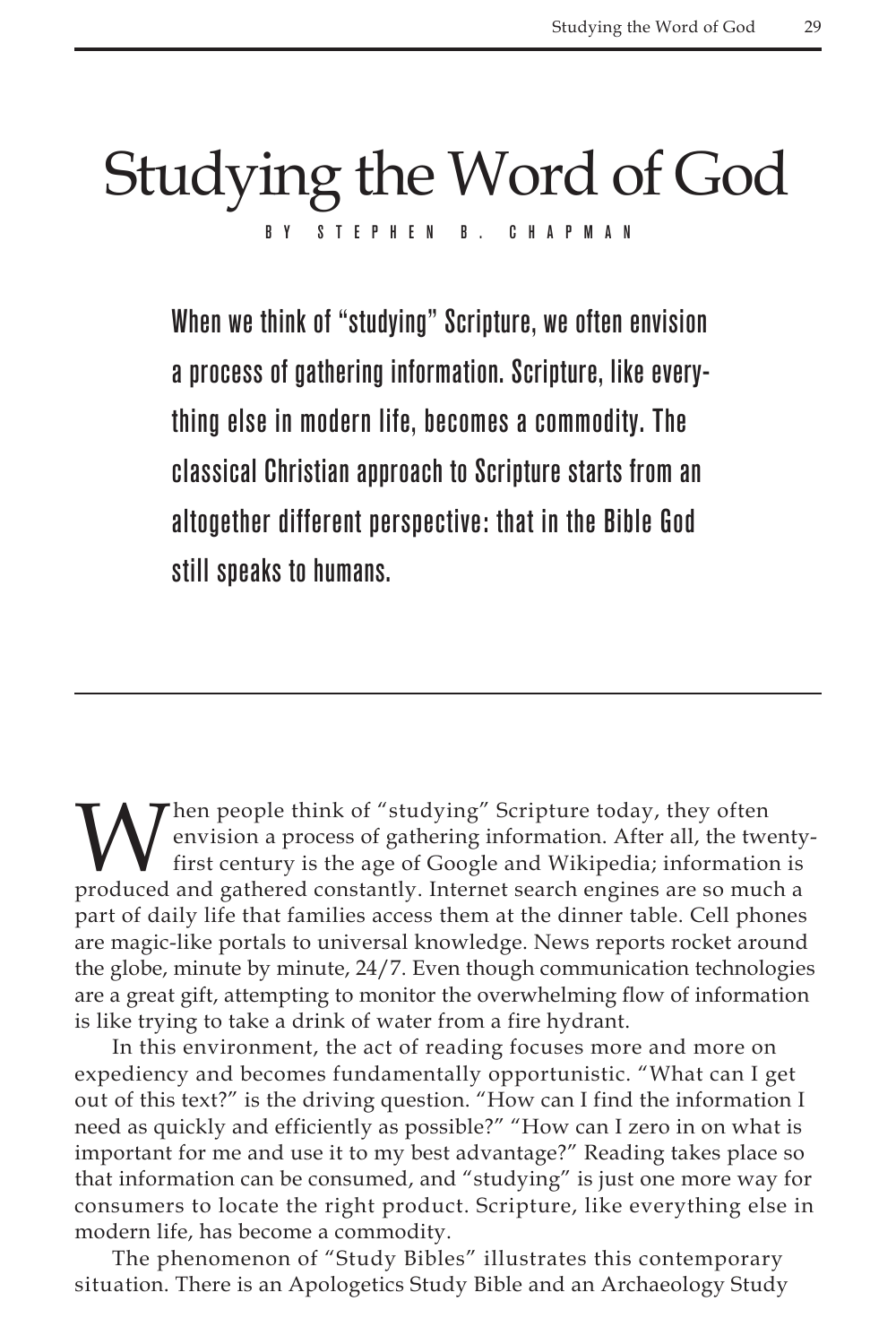Bible, a Catholic Study Bible and an Orthodox Study Bible, a Humanist Study Bible and a Women of Faith Study Bible, a Life Application Study Bible and a Teen Study Bible, and so on. What all of these Bibles offer is heightened attention to the user, assistance in separating the scriptural wheat from the biblical chaff, and the addition of interpretive notes to direct readers more efficiently to the particular kind of information specially geared for them—in short, streamlined delivery with reduced investment of time and effort.

None of this is wholly bad, and in fact such publications will often do some good. Christians want and need to understand Scripture, and Scripture is not always easy to understand. If merchandising the Bible in this fashion helps Christians to achieve that end, fine. But the relentless repackaging of the Bible for niche markets also communicates the idea that there will be a particular Bible "for me," that the Bible does not do its work as well as it might just on its own, and that a more appealing form can be developed for the purpose of highlighting and enlivening its content. In this way Christians are trained to be consumers of the Bible and skeptical reviewers of its message. "If this part of the Bible is not speaking to me," they learn to say, "then it is simply not the part to which I need to pay attention."

Of course, some Christians do not want to read the Bible only for what they can immediately get out of it or what seems best suited for them at first glance. They want to dig deeper and learn about everything in the Bible out of genuine historical interest. So much about the Bible seems exotic and ancient, full of excitement and adventure. These Christians have a sense that the Bible beckons them to a world beyond the horizon of their hum-drum daily lives, a world of long ago in which God spoke plainly and acted directly in human affairs. Accordingly, the point of studying the Bible for them is to reconstruct this lost world. Scripture is an artifact, a transcript that relates history: what God once did and how our forebears in the faith responded.

By recovering an appreciation for what God did in the past, these contemporary Christians think to gain a fresh angle of vision on our current situation. By drawing analogies between the past and present, they attempt to re-narrate their identity and face today's challenges imaginatively. Much of this historically oriented study is well-intentioned and faithful. The Bible is in fact rooted in history, and it does tell a story. In the end, however, this more serious mode of Bible study also fails to avoid refashioning Scripture according to contemporary expectations, norms, and presuppositions. Historical study of the Bible tends to substitute a reconstructed story behind the biblical text for the biblical text itself. The meaning of a biblical story then lies in what "really" happened. God remains quarantined in the past. Scripture is granted a role to play in revisiting God's once-mighty acts, but Scripture itself is only a means to that end—evidence, testimony, a witness to Truth that resides somewhere else. The biblical interpreter becomes a religious tourist.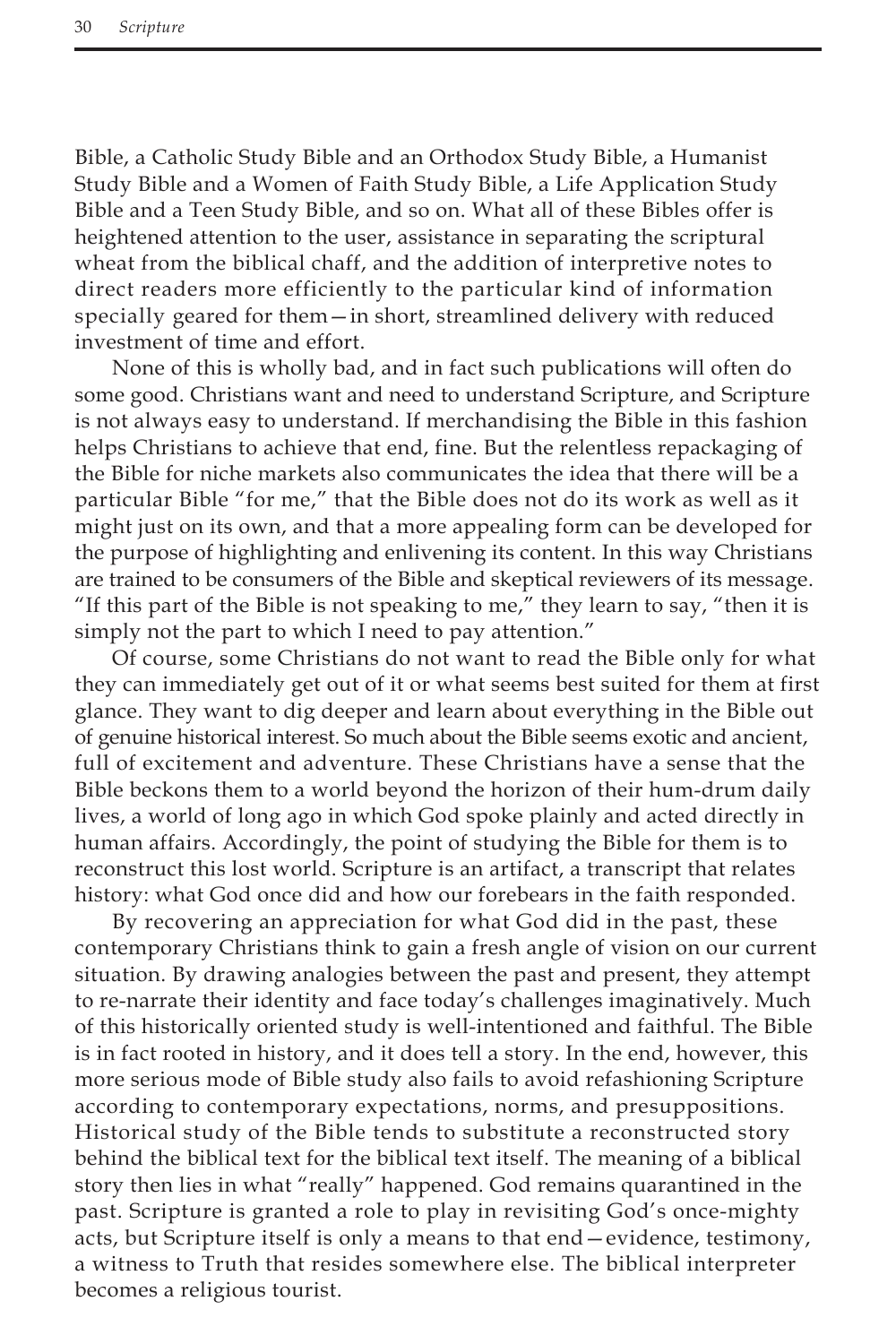The classical Christian approach to Scripture starts from an altogether different perspective. Praying and studying Scripture were once considered two complementary modes of communication with God: in prayer humans speak to God; in Scripture God speaks to humans.<sup>1</sup> It is this sense of being *addressed* that characterizes the reality of Scripture within Christian tradition. Scripture requires study not in order to discover interesting information about the past, but to discern what God is saying for today. Discernment is still necessary precisely because God has chosen to speak in an ongoing way through words recorded long ago. That is what terms like "scripture" and "canon" indicate: that God continues to speak in these particular writings, that they *are*, and not only *were*, God's Word.

Such discernment will be "critical" because it will involve detailed knowledge of the whole Bible and profound intellectual wrestling with the substance of faith. At the same time it will be deeply personal, since discernment always relies in part on an interpreter's dispositions and affections. Early church theologians knew all too well that good biblical exegesis was just as much about an interpreter's character as an interpreter's knowledge or method. As Gregory the Great once put it: "Scripture is like a river…in which a lamb may wade and an elephant swim."2 Lamb-like readers can comfortably stay in the shallows, but there are riparian depths in Scripture for elephantine interpreters to explore.

This traditional emphasis on character or virtue undercuts modern efforts

to shield knowledge from personal commitment. Modernity's claim to "objective" knowledge is less about fairness and dialogue, and more about a denial of any consequential relationship between knowledge and ethics. Yet some ideas, once they are accepted, in fact require us to live differently; sometimes we have to live differently even in order to understand certain ideas. After God's gift of the law at Sinai, the Israelites curiously

Scripture requires study not to discover interesting information about the past, but to discern what God is saying for today. Discernment is necessary because God has chosen to speak in an ongoing way through words recorded long ago.

respond: "we will do, and we will be obedient" (Exodus 24:7). They have realized that doing comes first; obedient knowledge is consequence of committed action rather than its precondition.

True enough, throughout history non-Christians and heterodox Christians have made significant contributions to a theological understanding of Scripture, and orthodox Christians have frequently betrayed the Bible's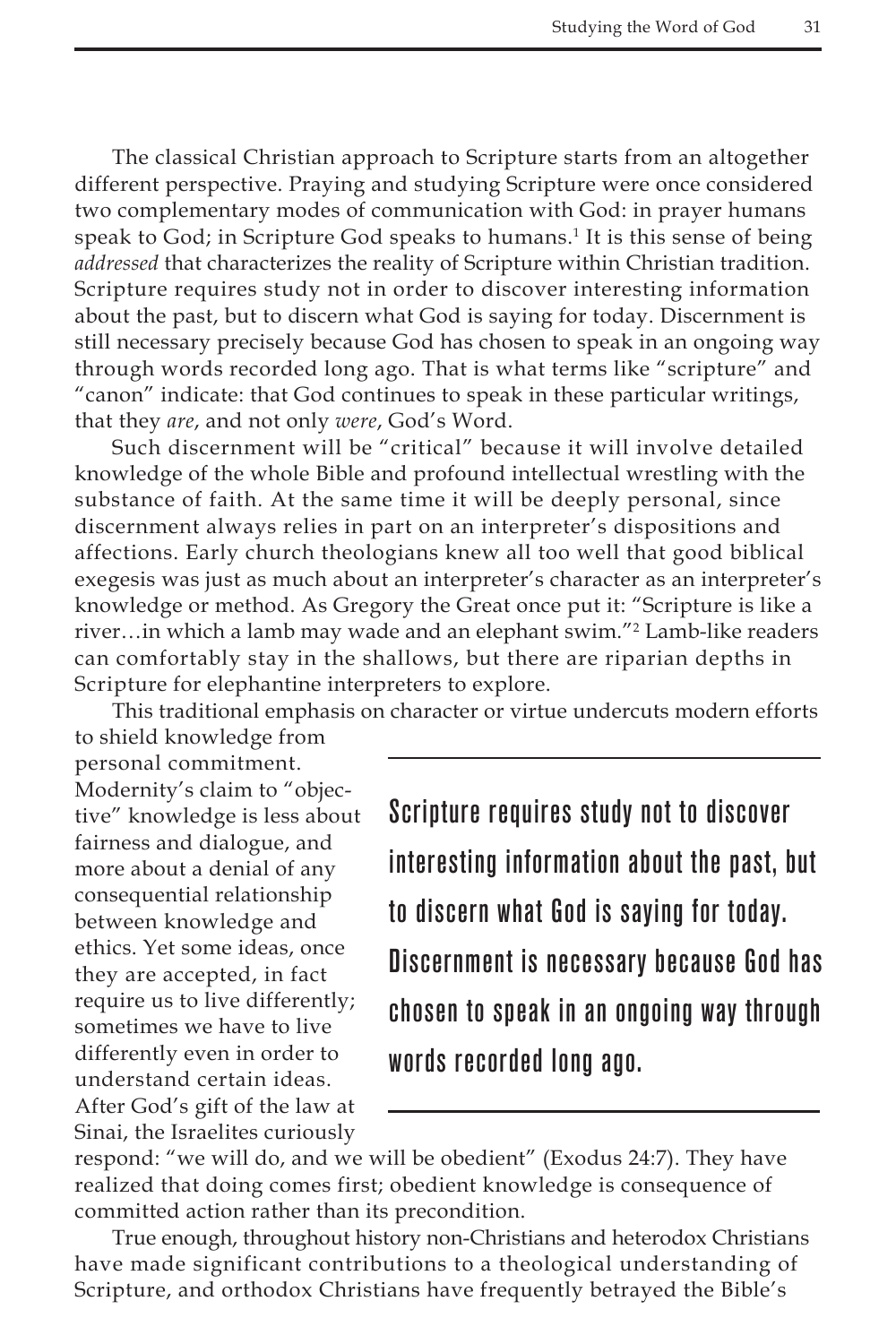fundamental message of love. But these cases do not negate the early church's basic insight: to study the Bible well means to stake one's entire life on it, to be a disciple as well as a reader. God's Word for today will always be heard more clearly within the context of a life exhibiting humility, purity, and chastity. Because of individual human limitations and personal frailty, this insight means in turn that biblical interpretation will be most reliable and robust in authentic Christian community, where scriptural interpreters can complement each other's strengths and weaknesses, and where all are committed to the path of communal discipleship.

From this perspective many well-intentioned church Bible studies are falling desperately short of what is needed. The central question for such groups to discuss should not be "What did this Bible passage mean originally?" or "What does this text tell us about the past?" or even "What does it tell us about what God once did?" Instead, Bible study groups should be asking "What is God saying to us today through this text?" and "If our church took this scriptural word with utmost seriousness, what would we do differently this week in our local community?" and "How is God using this part of the Bible to show us what it means to be disciples of Jesus right now, right here?"

It might be that the whole idea of Bible "study" has become tainted and misdirected within the Church: too distanced, too cerebral, too individualistic. Perhaps churches should start calling their Bible studies by another name: "Bible action groups" or "Bible implementation squads." The new name would help make the point that what is at stake in consulting the Bible is not only what Christians are to know but how they are to live. The endless modern debates about the Bible's relation to history and science, not to mention the critical debates in academic scholarship over the history of the Bible's literary formation, have all too conveniently served to deflect attention away from the gospel's call for transformed lives. In this regard it is difficult to improve on the comment attributed to Mark Twain: "It ain't those parts of the Bible that I can't understand that bother me, it is the parts that I do understand." So much of what passes for Bible study these days, in the Church as well as the academy, is finally a straining after gnats (Matthew 23:24).

The best way to prevent getting off track comes from the biblical text itself. Discussion leaders need above all to keep on asking "But what does it *say*?" While there is much to be gained from more creative approaches to the Bible, speculating about the psychology of biblical characters invariably leads away from serious reflection on the ways of God. Speculating about history ("maybe back then…") not only leaves the text behind but winds up in a cul-de-sac of undecidability ("maybe…I just don't know"). By contrast it is crucial to be alert to the Bible's own distinctive interests and also to its silences. To paraphrase the Reformer Ulrich Zwingli, good biblical interpretation involves not only speaking when the Bible speaks but keeping silent when the Bible is silent.<sup>3</sup>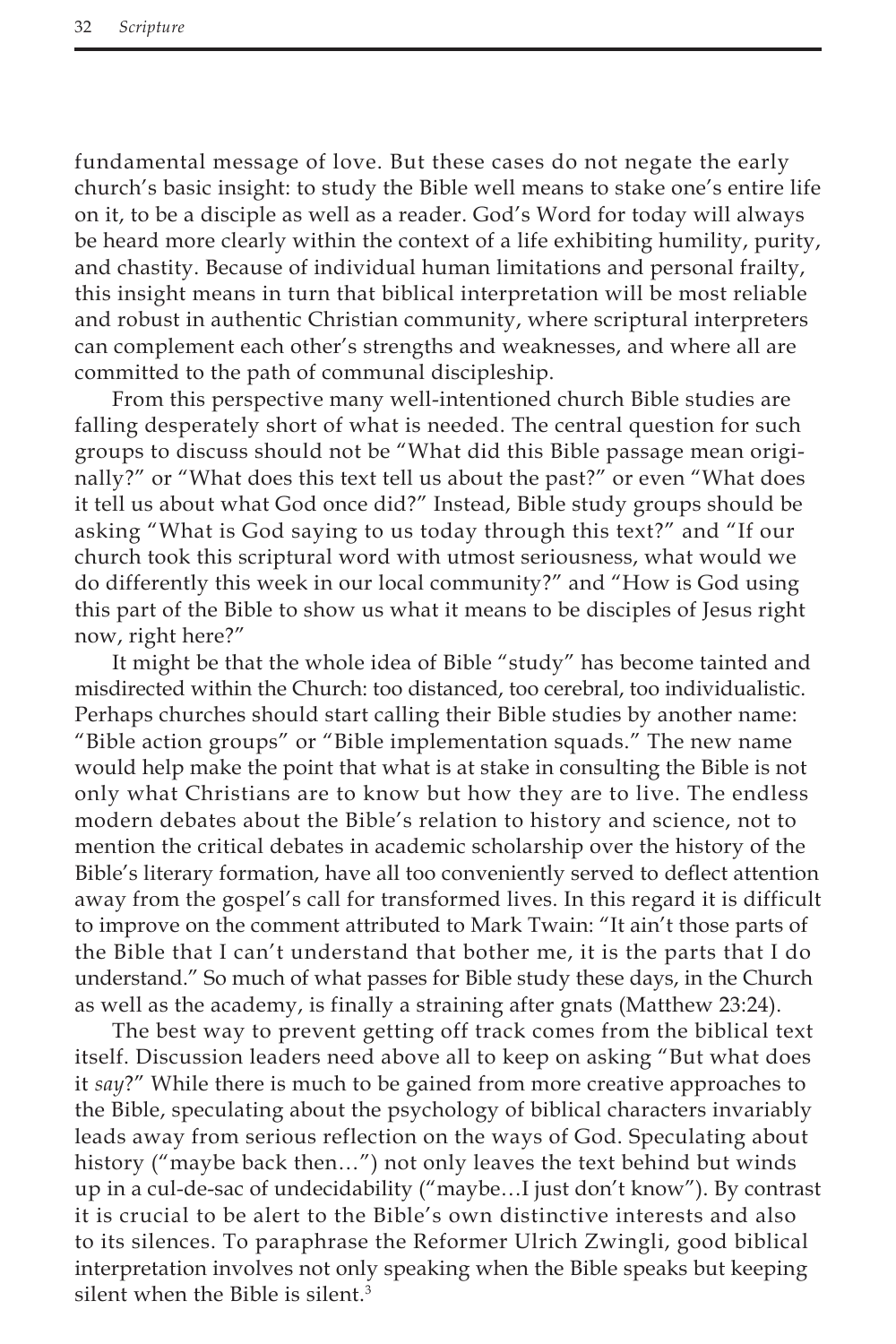When reading the story of Abraham and Isaac in Genesis 22, everyone always notices how three days pass by without a word of dialogue being mentioned (vv. 3-4). Things are tense; God has commanded Abraham to sacrifice his only son. But to respond to this information gap by observing "Well now, they must have talked about *something* in the course of those three days, so I wonder what they said" is again to substitute a "real" story, somewhere behind the biblical story, for the biblical story itself. The biblical story *is* the real story. If no dialogue is provided, it means that for the purpose of this story no dialogue exists, that Abraham and Isaac are silent as they trudge along toward Moriah. Their silence heightens the tension literarily, even as it reminds readers that the heart of the story is not about Abraham's internal struggle but God's uncompromising call. This is a story about external actions rather than inner emotions. God has no intention of killing Isaac; we are told right at the beginning of the story that the divine command is a test (22:1). God does not want a dead Isaac but a faithful Abraham. Through Abraham's example we learn that faith is not only about what we say or feel but what we are prepared to do.

Becoming a sensitive and alert reader is therefore of paramount significance. Young people preparing for the ministry should be English majors. The theologian Nicholas Lash has said that the Church should be "an academy of word-care."4 Linguistic and literary skills are crucial not only because the

careful use of words is one of the primary ways that the Church maintains and deepens Christian identity (in worship, prayer, preaching, and so on), but also because being imprecise or sloppy with words is sure to provide sin with an entry-point into Christian community. Yet literary sensitivity is not exclusively theological; it can be learned and used in secular contexts just as effectively. At their best, literary tools illustrate how reading

Churches should call their Bible studies by another name—"Bible action groups" or "Bible implementation squads"—to make the point that what is at stake in consulting the Bible is not only what we are to know but how we are to live.

the Bible well sometimes means reading it "like any other book."5 Rather than approaching the Bible as if it is a pious tract, literarily informed readers look for the same rhetorical strategies and effects that they might find in novels and sonnets.

Another way to think about the importance of the Bible's literary dimension is to invoke the modern distinction between "story" and "discourse."6 If we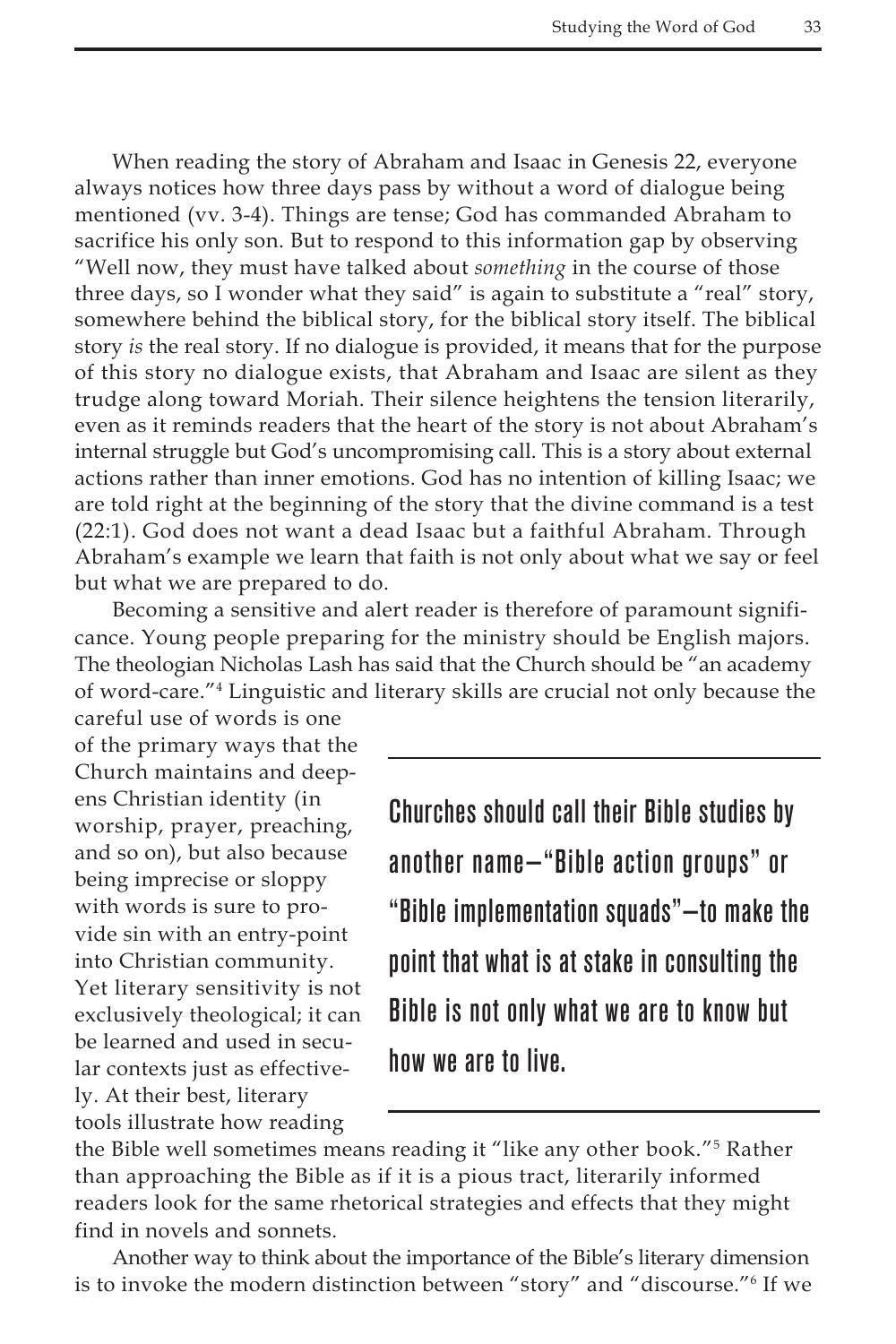take "story" to mean something like "plot," then "discourse" can stand for the way in which that story gets told. So, for example, the basic story of *The Christmas Carol* by Charles Dickens is well-known. Many people are familiar with Scrooge and the three ghosts who visit him by night. But this story has in fact been told in many different versions, in film as well as in literature. The Victorian setting of Dickens's original tale is far removed from the television-studio retelling featuring Bill Murray.7 In theory the same "story" could even be re-narrated from the perspective of Bob Cratchit or Tiny Tim. In *Rosencrantz and Guildenstern are Dead*, Tom Stoppard retells the story of Hamlet from the perspective of two minor characters in Shakespeare's play.<sup>8</sup> In these examples the "story" may ultimately be the same, but the "discourse" is quite different. The point is that "discourse" is the *how* of the story rather than the *what*, and yet this *how* contributes substantially to the story's meaning.

The Bible is discourse as well as story. Perceptive readers pay loving attention to how the biblical story is told because they understand that the Bible's meaning also lies in that *how*, that the Bible does not only wish to report things that happened but also convey a point of view about them. This point of view can be recognized most readily in the way in which the events of the plot are shaped and unfolded. The narrator of Genesis 22 does not have to begin that story by observing how what follows is a test, but he does—and it completely changes the way the story works. In fact, sometimes when people talk about Genesis 22 they seem to think that Abraham did kill Isaac or that God actually wanted Abraham to do so! But at the *discourse* level of Genesis 22, both of these judgments are actually ruled out. What God tells Abraham to do is a horrifying test, and we should still squirm and marvel at how God seemingly believes that what will be gained from this test is worth Abraham's agony. But Genesis 22 is not only a plot sequence that can be told and re-told, it is a particular literary presentation of that plot, told in a certain way for a theological purpose.

We could extend this idea to the format of the Christian Bible as a whole. Basic to Christian tradition is the idea of a single Bible containing two testaments.9 Early on, of course, the only Bible known to Christians (all of whom at first were Jews) was what is now called the "Old Testament." Only gradually were other Christian writings produced and assembled, and added to the Old Testament as a new literary collection with its own integrity and focus. On the one hand, early Christians apparently came to feel that the Old Testament was no longer enough for them. On the other hand, they retained it as it was and did not seek to "Christianize" it or harmonize it with Christian realities through editorial revision. For this reason each testament has its own character and deserves its own careful investigation. It remains important that Jesus is not named in the Old Testament, nor does he explicitly appear. The Old Testament is a pre-Christian witness to God.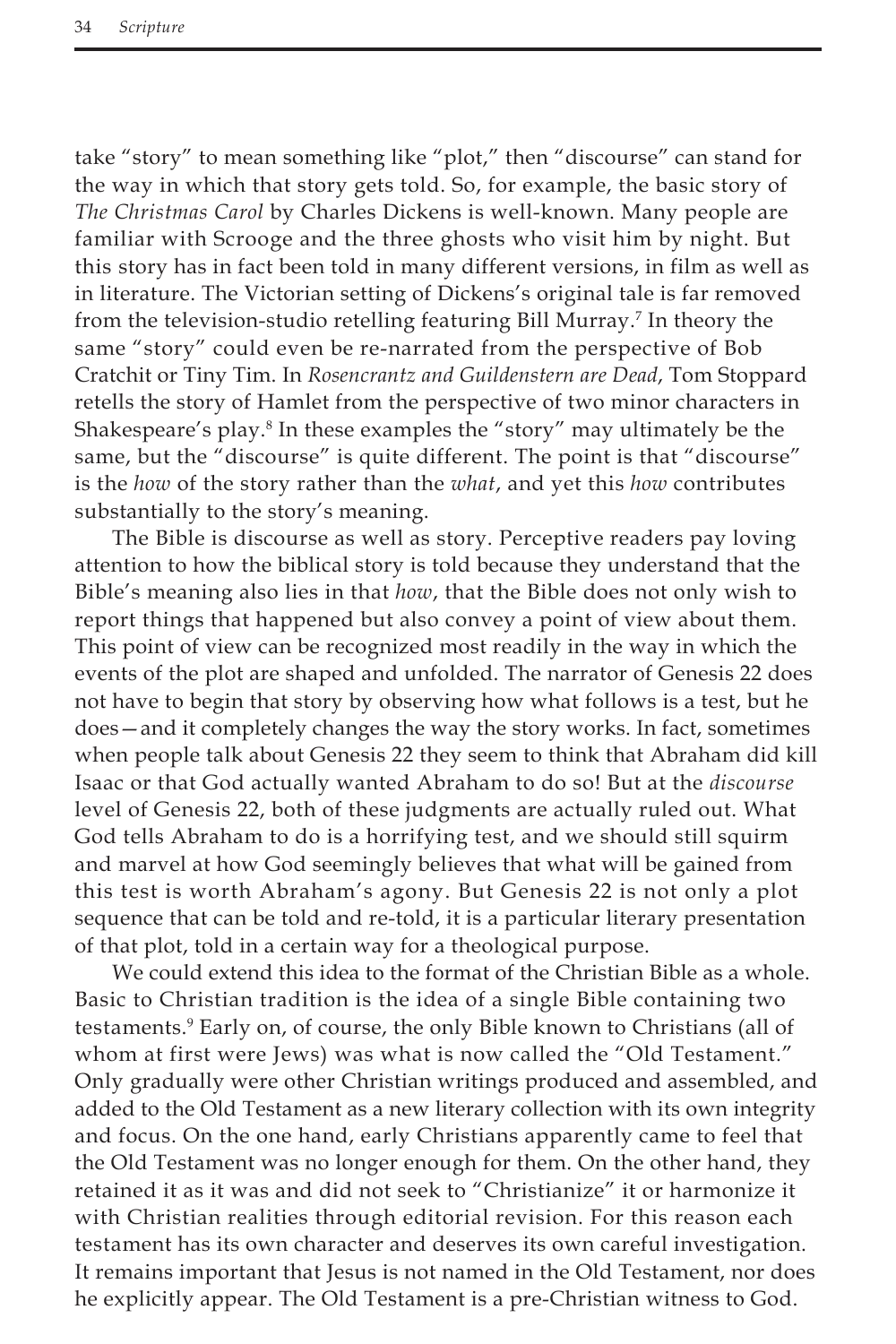Yet the gospel message is not only that God gave Jesus to the world but that God sent him in the form of the long-promised Jewish messiah, within the context of Israel's divinely appointed vocation to the world. In interpreting the Old Testament, Christian realities can only be "bracketed" to a point. Reading the story forward without inserting Christian teachings can be a helpful way to read Israel's story more carefully—but only so long as the story is still read as culminating in Christ. Jewish interpreters and secular scholars may not wish to read the two testaments together at all. But for Christians, the two-testament format of the Christian Bible is basic because the gospel proclaims Jesus as the messiah of the Jews, and not only the redeemer of the Gentiles. It is hard to do justice to both of these truths at once. One way may be to engage in both "prospective" and "retrospective" reading. Reading "prospectively" or "forward," one can trace the story of Israel from creation, through Exodus, Exile, and Return, peering ahead to a coming divine act that will finally exceed the temporal boundaries of the Old Testament. At the same time, reading "retrospectively" or "backward," one can re-read the various events and figures of the Old Testament as foreshadowing and gesturing toward Christ.

David Steinmetz has described this traditional manner of reading as something like what happens in a good detective story, in which a concluding drawing-room revelation customarily causes the reader to re-read the whole story with new understanding.<sup>10</sup> In this re-reading, certain seemingly trivial details take on new importance and many things that once appeared as if they might be highly significant ("red herrings") are no longer of interest. Having all the information from the outset would spoil the story; not thinking back through the story from the perspective of its conclusion would exhibit a lack of regard for the truth. Karl Barth thus described the Old Testament as a witness of "anticipation" and the New Testament as a witness of "recollection."11 In the center is Christ, and both testaments point to him—each in its distinctive way.

Accordingly, Christian study of the Bible has always concentrated on comparing both testaments with each other. To return to the example of Genesis 22, many modern commentators have objected to its portrayal of a God who would demand that a parent sacrifice a child—even as a test. This deficient deity, they say, is that wrathful "Old Testament God" who was later replaced by the "New Testament God" of love. Yet Jesus also says that "whoever loves son or daughter more than me is not worthy of me" (Matthew 10:37) and Paul teaches how God "did not withhold his own Son, but gave him up for all of us" (Romans 8:32). Reading the two testaments together in fact reveals that their "Gods" are the same God, and that Genesis 22 not only depicts God's call for radical obedience but discloses the possibility of God's self-sacrifice.

We do and do not study the Bible "like any other book."